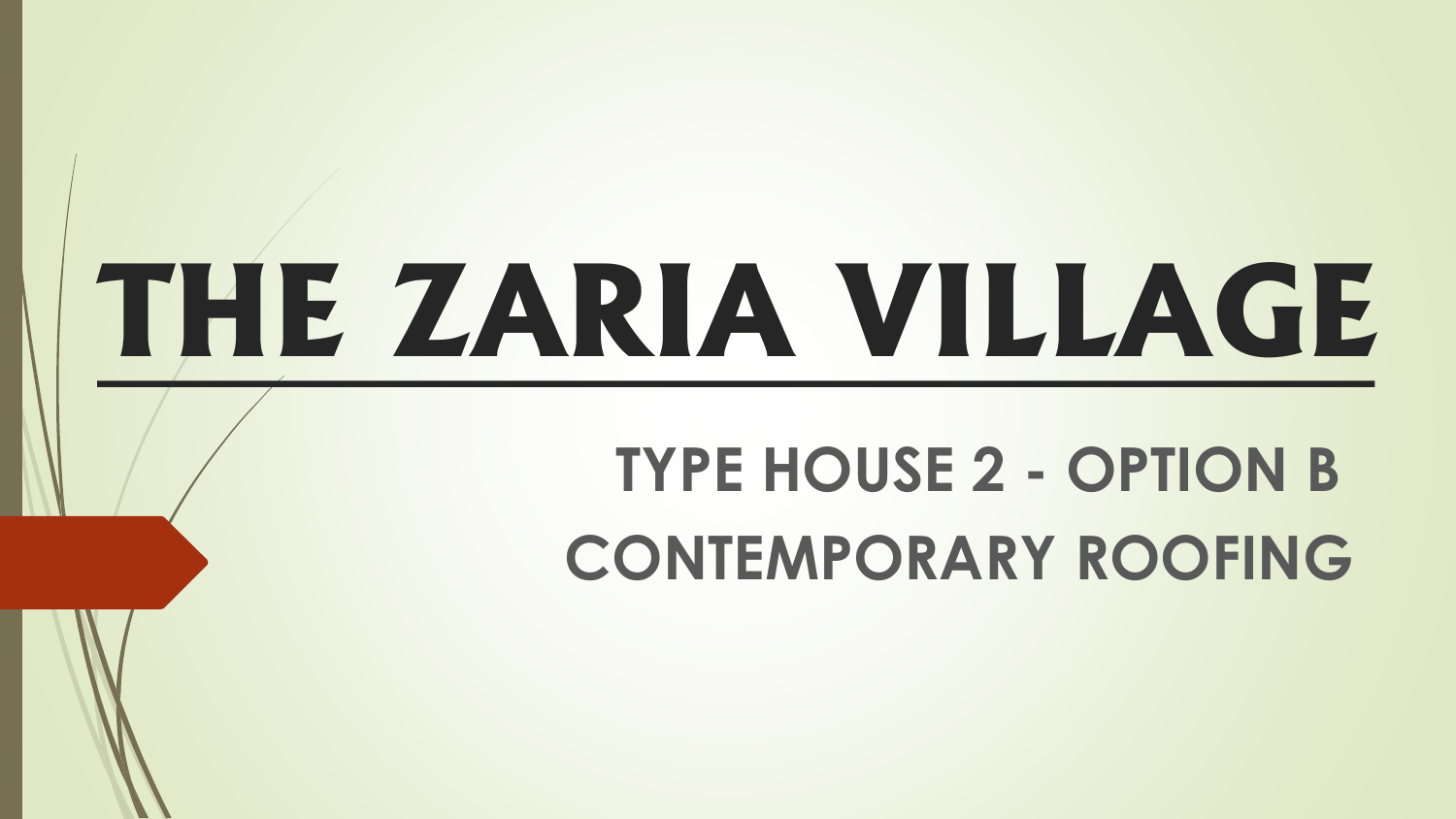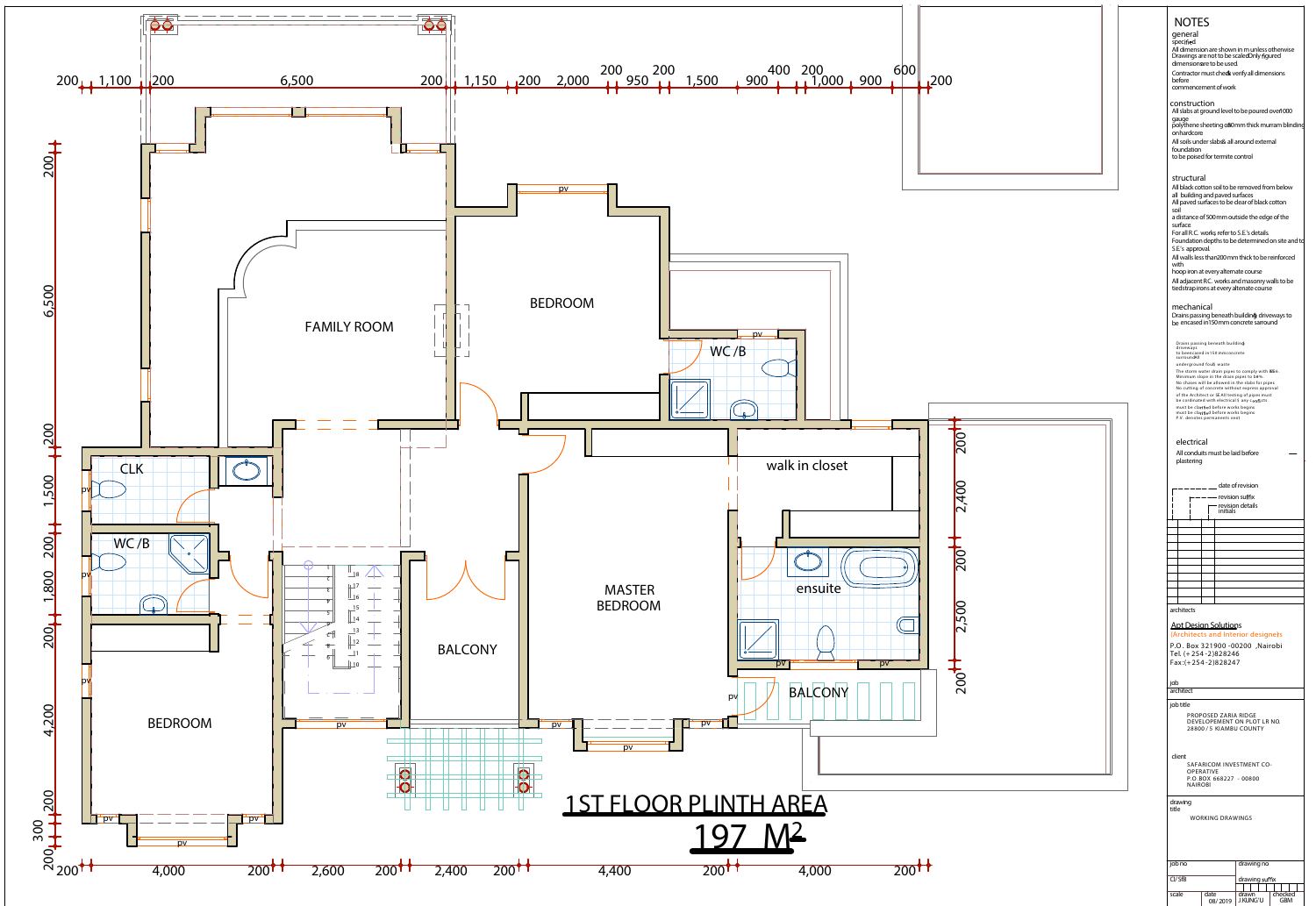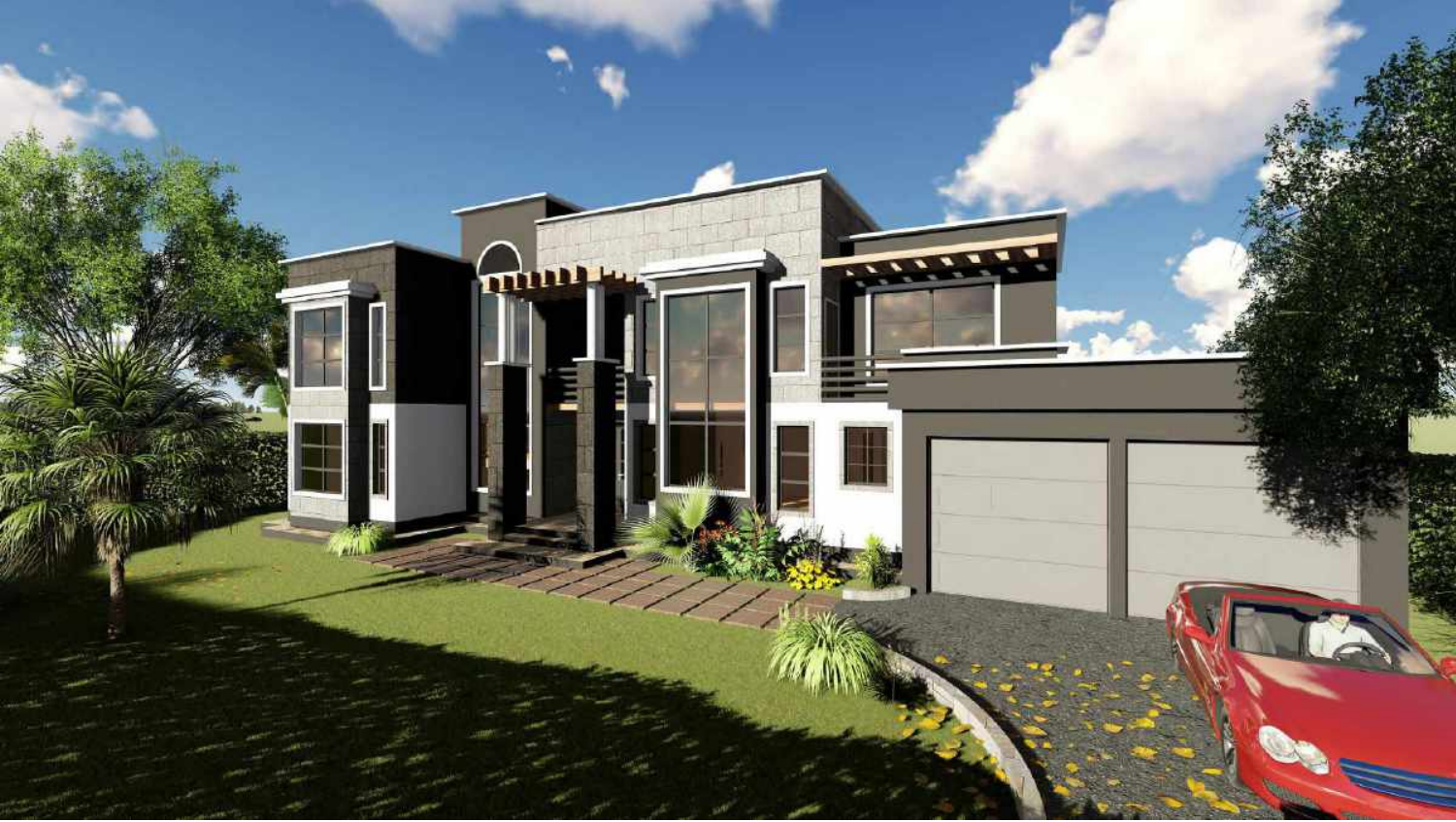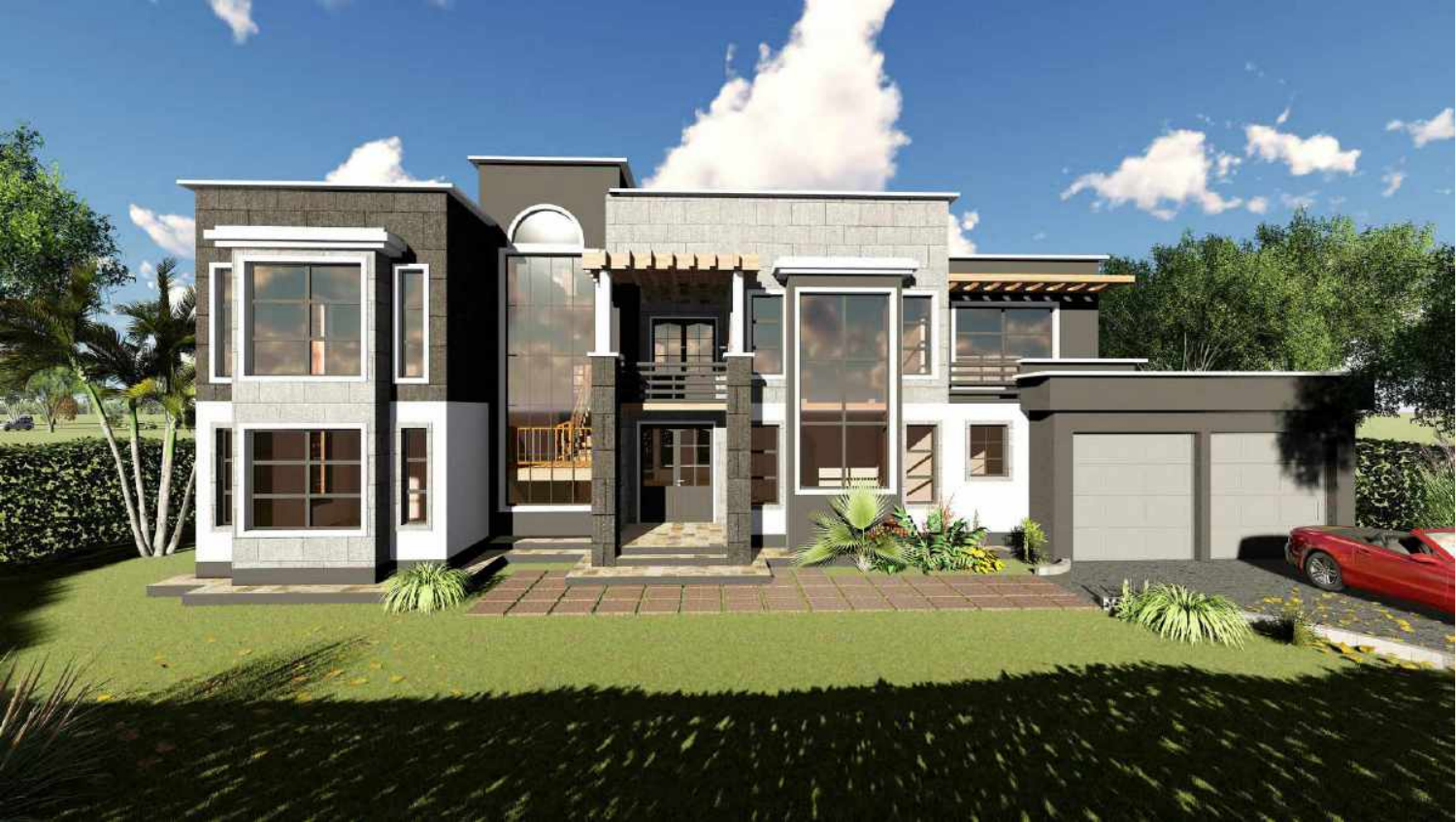![](_page_4_Picture_0.jpeg)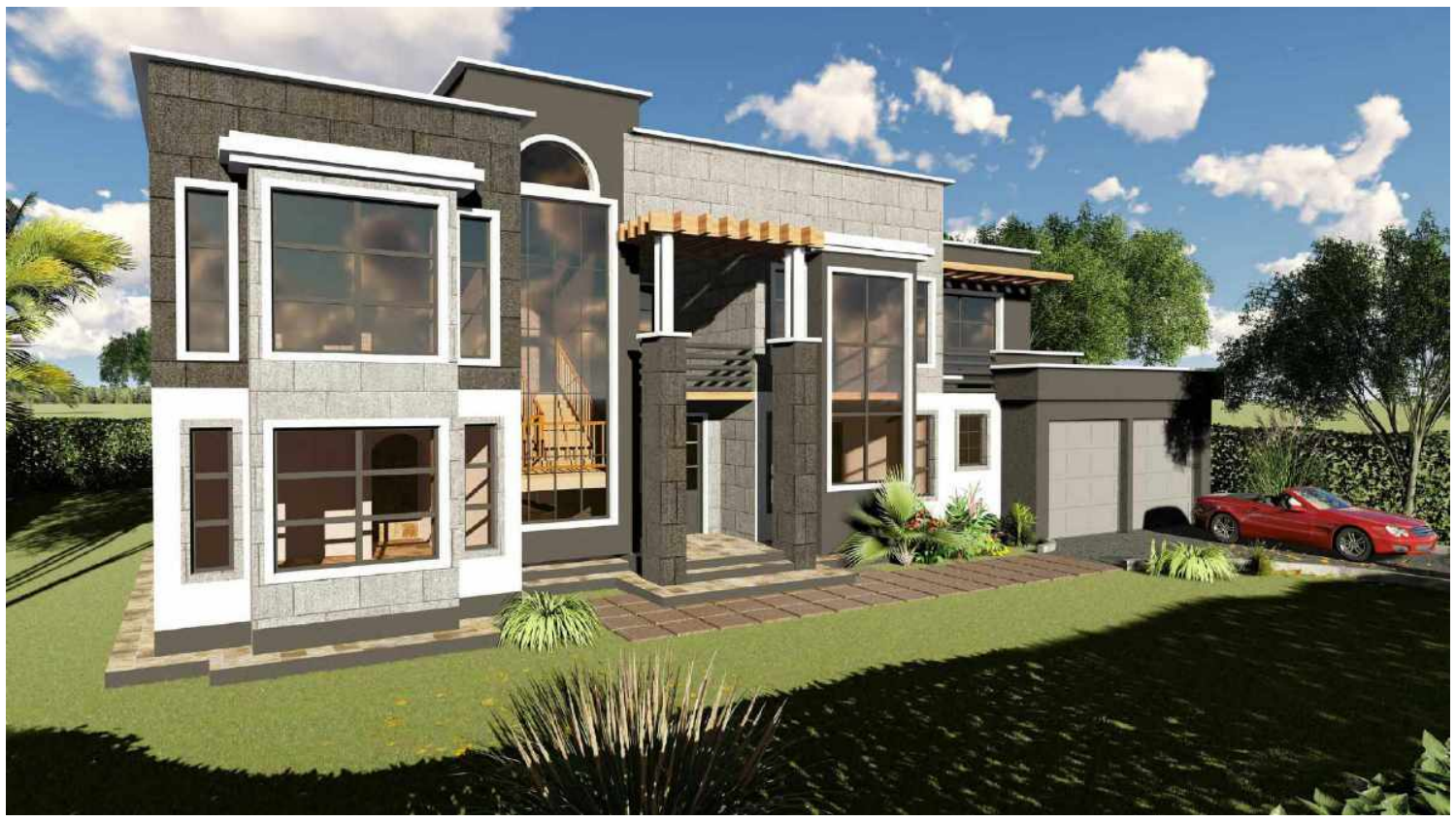![](_page_5_Picture_0.jpeg)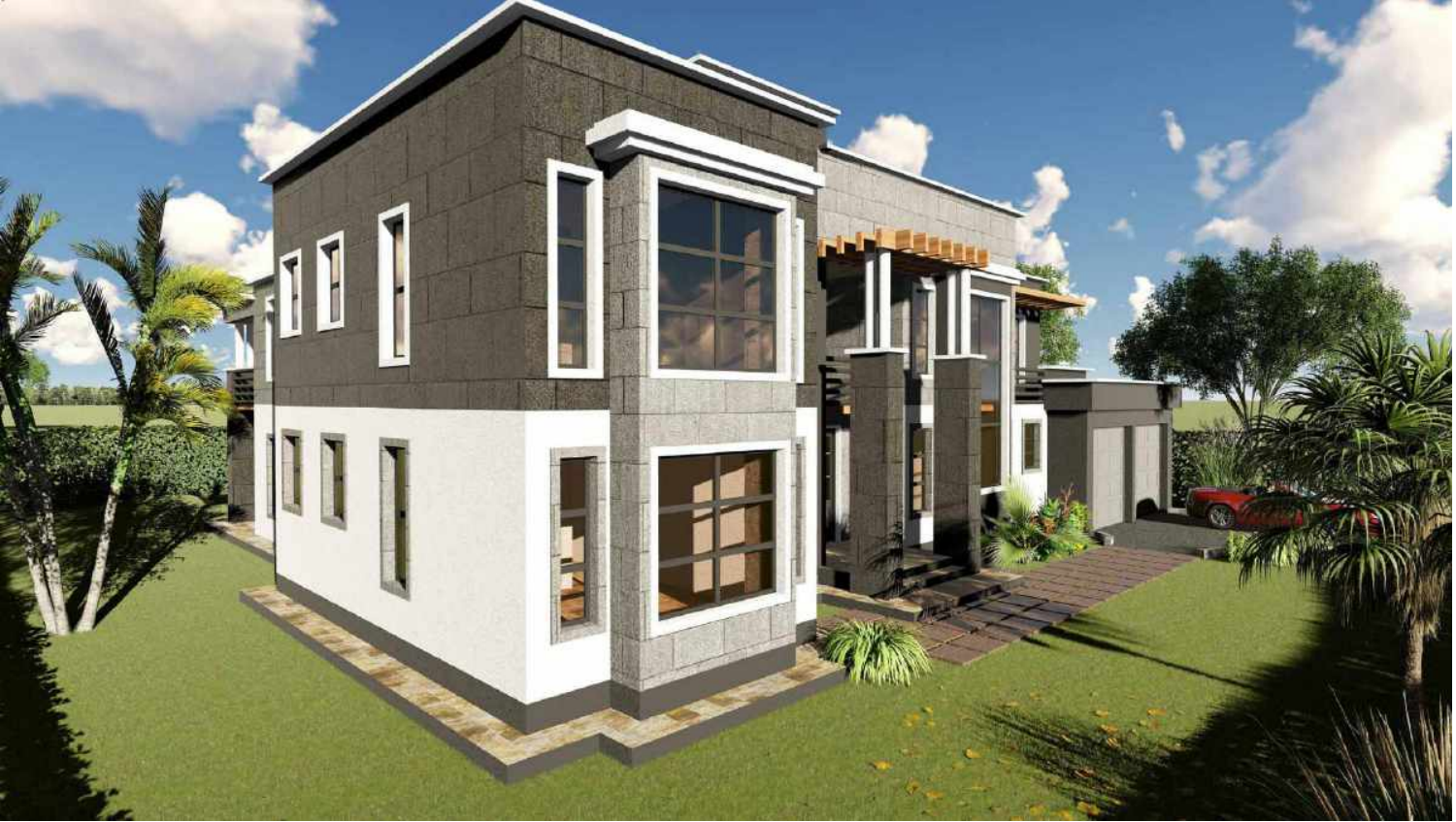![](_page_6_Picture_0.jpeg)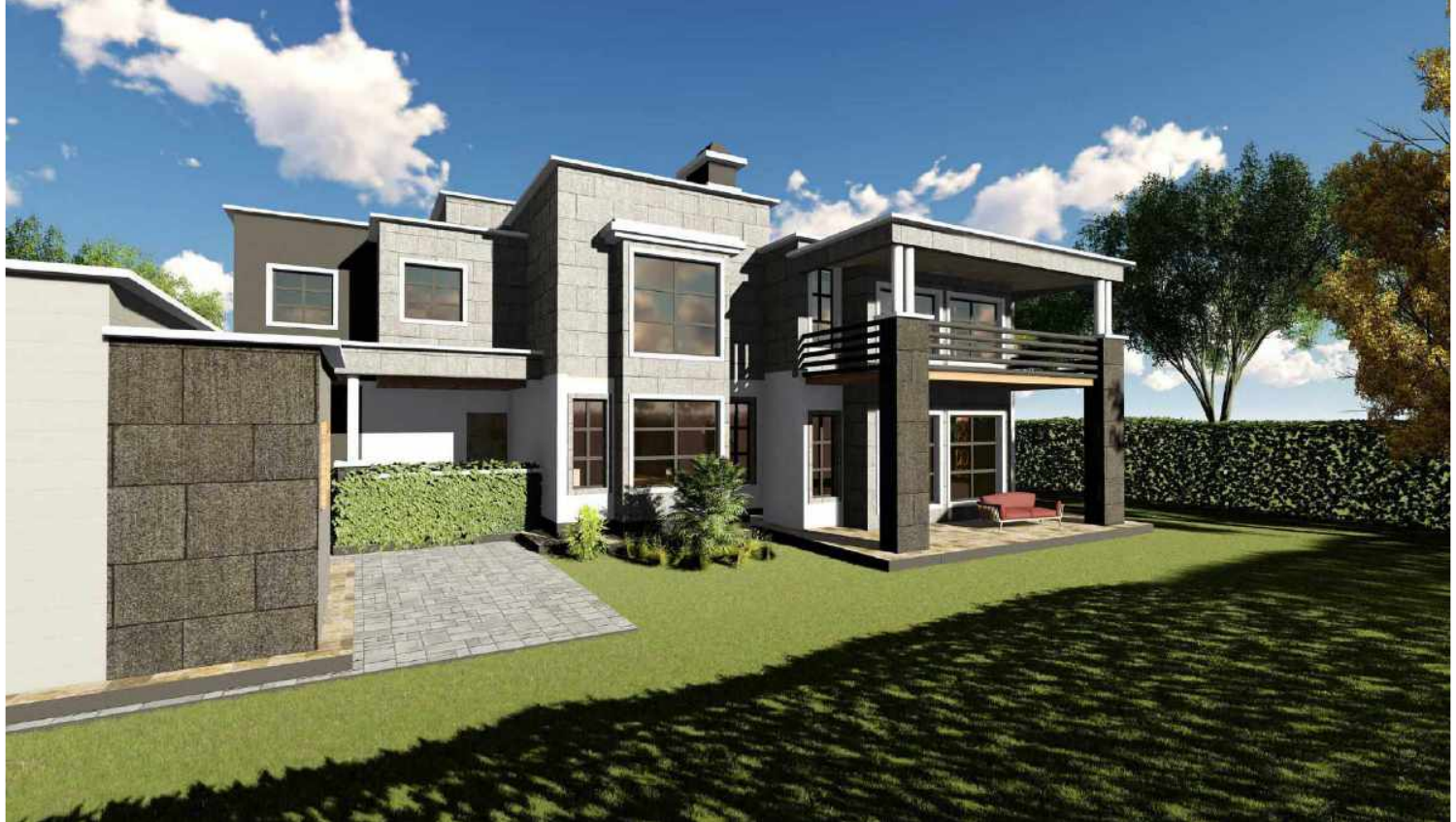![](_page_7_Picture_0.jpeg)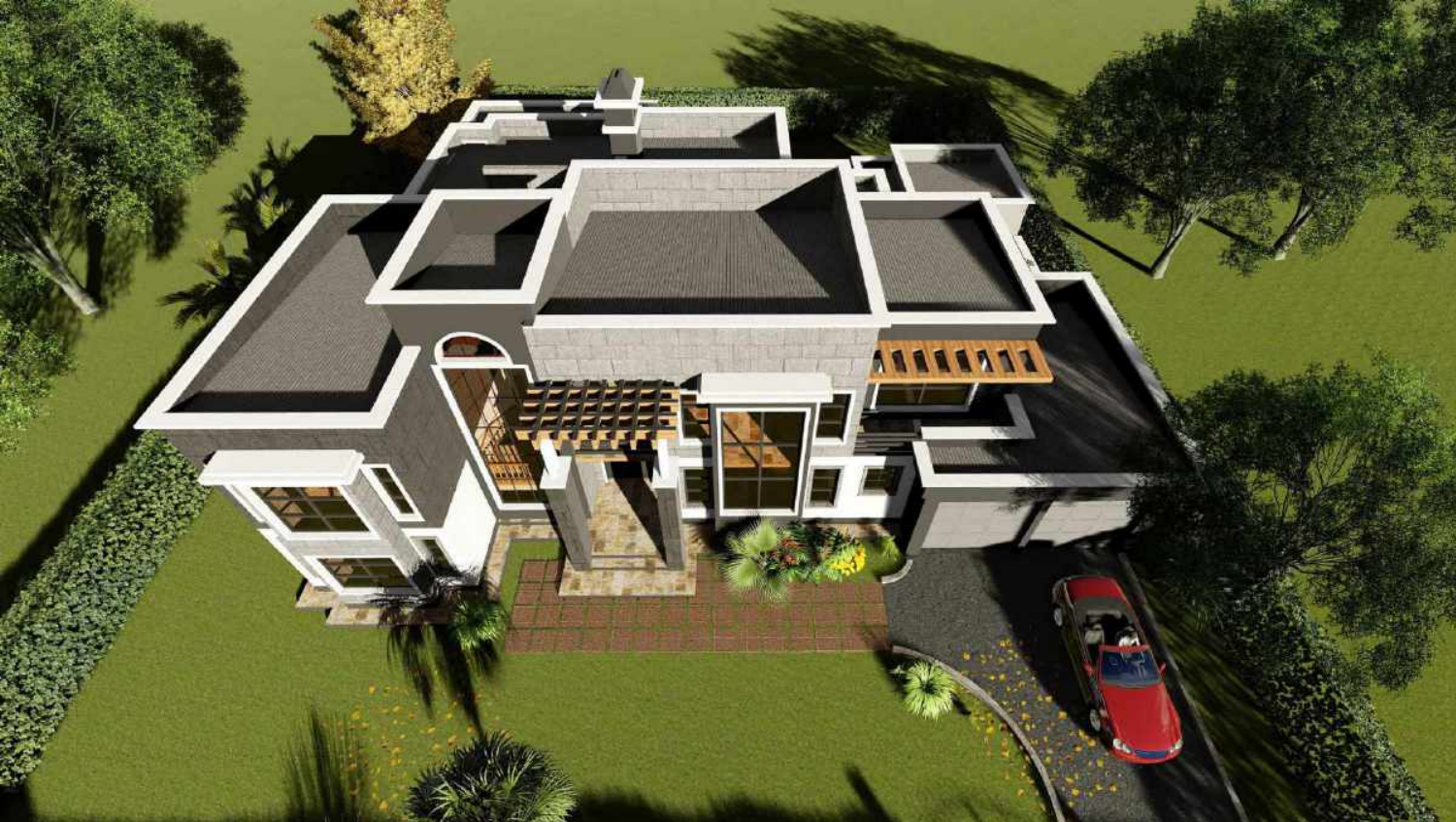![](_page_8_Picture_0.jpeg)